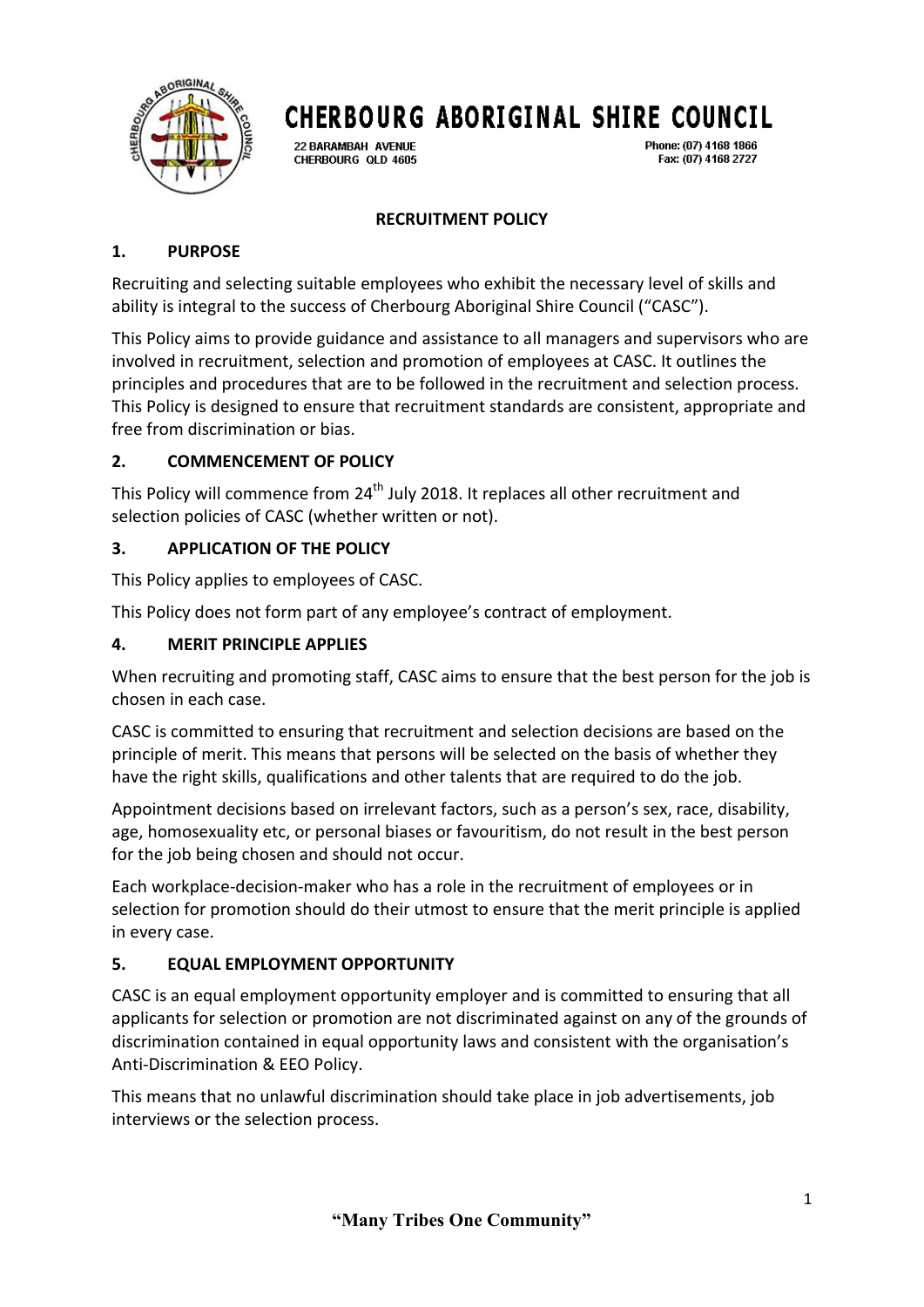

22 RARAMRAH AVENHE CHERBOURG QLD 4605 Phone: (07) 4168 1866 Fax: (07) 4168 2727

## **6. THE PROCESS OF RECRUITMENT AND SELECTION**

## 6.1 Internal advertising

All positions that become vacant at CASC should be advertised internally via Noticeboards and email. Current employees are encouraged to apply. Promotion decisions will be made on the basis of merit.

Current employees are encouraged to apply for suitable positions as they arise. Each application will be assessed on its merits, based on the essential and desirable criteria required for the position. This may mean that internal applicants do not qualify for job interviews.

External advertising will occur if no suitable internal candidate is available or where special circumstances exist. All external advertising or agency costs must be approved by the Chief Executive Officer.

# **7. THE JOB ADVERTISEMENT**

The job advertisement should be written in clear, non-discriminatory language.

The advertisement must contain the title of the job and a list of duties and key results areas. The advertisement should outline the essential criteria of the job and should indicate that applicants should be able to address all of these criteria. Desirable criteria can also be included.

Specify what information the applicant should provide with their application, (eg. resume, academic record, licence, etc), and whether application forms are required to be completed.

The name of a contact person should be provided, as well as a closing date for applications if necessary. The advertisement should state that CASC is an equal opportunity employer.

#### **8. THE SELECTION PANEL**

Wherever possible, recruitment decisions should be made by a panel of at least two people.

The membership of the panel will be determined by the Human Resources Manager and the Senior Manager whose department the new employee will work. At least one member of the panel should have a detailed knowledge of the requirements of the job — preferably, the supervisor.

Where recruitment is necessary for the role of Chief Executive Officer or a Senior Executive level role, the Mayor and the Deputy Mayor (or other Councillor as delegated by the Deputy Mayor) will be involved in the recruitment and selection process, including interviews of candidates.

#### **9. THE ESSENTIAL AND DESIRABLE CRITERIA**

The selection panel will review the job description of the position in question and make sure that it is up to date and accurate. The level of remuneration attached to the position should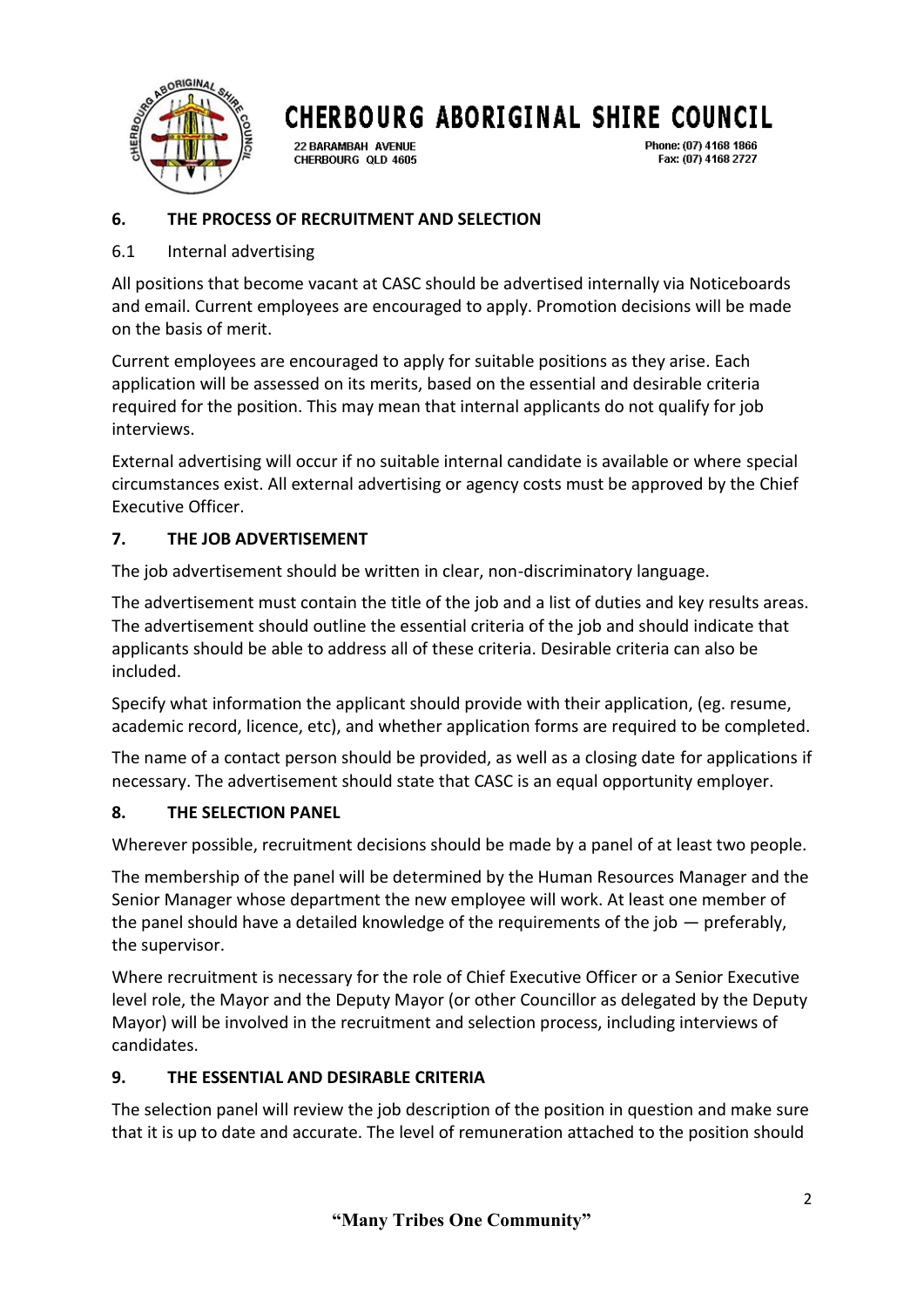

22 BARAMBAH AVENUE CHERBOURG OLD 4605 Phone: (07) 4168 1866 Fax: (07) 4168 2727

also be reviewed. The panel will then, in consultation with the relevant manager, determine the essential and desirable criteria for the job.

The essential criteria are those which are necessary for the performance of the job. The desirable criteria are those that will help the applicant perform the job, and give them a competitive advantage. By determining the essential and desirable criteria of the job, the panel will have a standard for comparison of each applicant. It is important that each candidate is judged according to criteria that is objective and applied in a consistent manner.

## **10. THE SHORT LIST**

The selection panel should review the job applications and make a short list of the best applicants who meet the essential criteria for the position.

Arrangements should be made for interviewing those applicants who are short listed.

# **11. THE JOB INTERVIEW**

The selection panel should prepare the questions to be asked at the interview. These should be restricted to questions that are relevant to the job. Questions which may indicate an intention to discriminate on any of the grounds of discrimination should not be asked — this includes questions that may constitute sexual harassment (for more information, see the Anti-Discrimination & EEO Policy).

Panel members should ask comparable questions of all applicants, otherwise biases and unfair assumptions can affect recruitment and selection decision making.

Panel members should document each applicant's responses and the reasons for short listing and selecting the applicants.

The panel should meet and agree on the successful applicant, who should be notified of the decision in writing. Unsuccessful applicants should also be notified of the result. The Human Resources Manager may offer feedback to unsuccessful applicants.

11.1 General comments in the interview

In the course of the interview the candidate should be notified of the following matters (where applicable):

- (a) That employment would be subject to a probationary period of 3 months; or
- (b) That employment is offered on a fixed term basis; or
- (c) That employment is offered on a fixed-project basis.

#### **12. REASONABLE ADJUSTMENT**

Where a job applicant has a medical condition but is in all other respects the best person for the job, CASC will endeavour to make reasonable adjustments to the position to enable that person to do the job. This may require adjustments to the work station or job, for example.